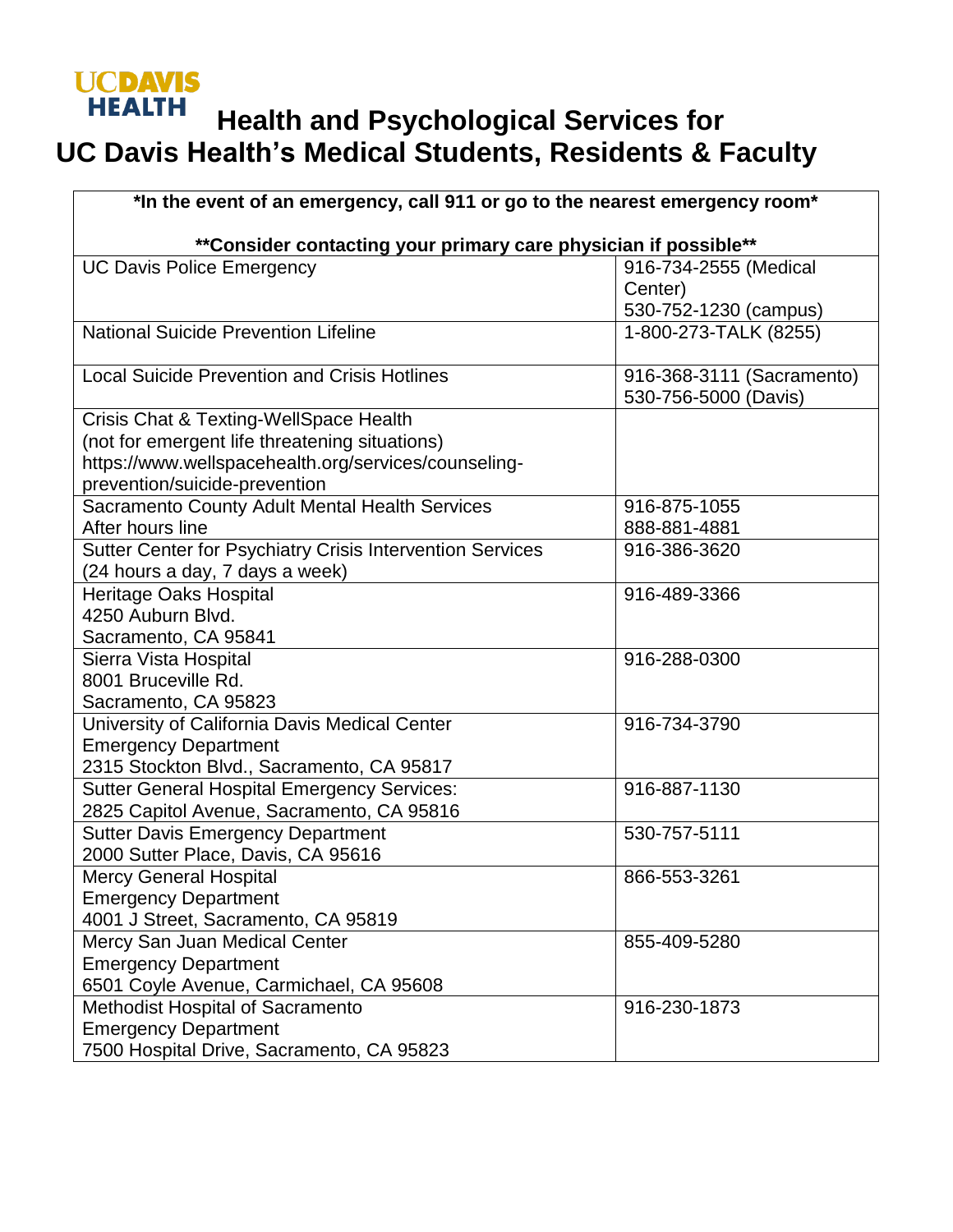## **UCDAVIS HEALTH**

## **Health and Psychological Services for UC Davis Health's Medical Students, Residents & Faculty**

| <b>Woodland Healthcare</b>                                   | 844-617-4566 |  |
|--------------------------------------------------------------|--------------|--|
| <b>Emergency Department</b>                                  |              |  |
| 1325 Cottonwood Street, Woodland, CA 95695                   |              |  |
| Kaiser Permanente-Sacramento                                 | 916-614-4040 |  |
| <b>Emergency Department</b>                                  |              |  |
| 2025 Morse Avenue                                            |              |  |
| Sacramento, CA 95825                                         |              |  |
| Kaiser Permanente-South Sacramento                           | 916-688-2106 |  |
| <b>Emergency Department</b>                                  |              |  |
| 6600 Bruceville Road                                         |              |  |
| Sacramento, CA 95823                                         |              |  |
| <b>Helpful Resources for Medical Students</b>                |              |  |
| <b>SHCS Counseling Services</b>                              | 530-752-2349 |  |
| https://shcs.ucdavis.edu/counseling-services                 |              |  |
| UC Davis Medical Center Fitness Center (ARC)                 | 530-219-5476 |  |
| 2501 Stockton Blvd., Sacramento, CA 95817                    |              |  |
| Director of Student & Resident Wellness - UC Davis School of | 916-703-9355 |  |
| Medicine                                                     |              |  |
| Margaret Rea, Ph.D                                           |              |  |
| American Medical Student Association (AMSA)                  |              |  |
| http://www.amsa.org/                                         |              |  |
| <b>Helpful Resources for Residents and Faculty</b>           |              |  |
| Sheetal Shah, Ph.D.                                          | 916-822-1916 |  |
| <b>Resident and Fellow Counselor</b>                         |              |  |
| drsshah@ucdavis.edu                                          |              |  |
| Director of Student & Resident Wellness - UC Davis School of | 916-703-9355 |  |
| Medicine                                                     |              |  |
| Margaret Rea, Ph.D.                                          |              |  |
| <b>Academic and Staff Assistance Program</b>                 | 916-734-2727 |  |
| 2720 Stockton Blvd., Suite 2100                              |              |  |
| Sacramento, CA 95817                                         |              |  |
| https://hr.ucdavis.edu/departments/asap                      |              |  |
| <b>UCDHS Wellness Services</b>                               | 916-734-2760 |  |
| Wellness Coordinator: Marina A. Podoreanu, MSW, ASW          |              |  |
| http://www.ucdmc.ucdavis.edu/hr/wellness/                    |              |  |
| UC Davis Medical Staff Well-being Committee                  |              |  |
| www.ucdmc.ucdavis.edu/medstaffwellbeing/                     |              |  |
| Peter Yellowlees, MBBS, MD                                   |              |  |
| Office: (916) 734-8581                                       |              |  |
| pmyellowlees@ucdavis.edu                                     |              |  |
| UC Davis Medical Center Fitness Center (ARC)                 | 530-219-5476 |  |
| 2501 Stockton Blvd., Sacramento, CA 95817                    |              |  |
|                                                              |              |  |